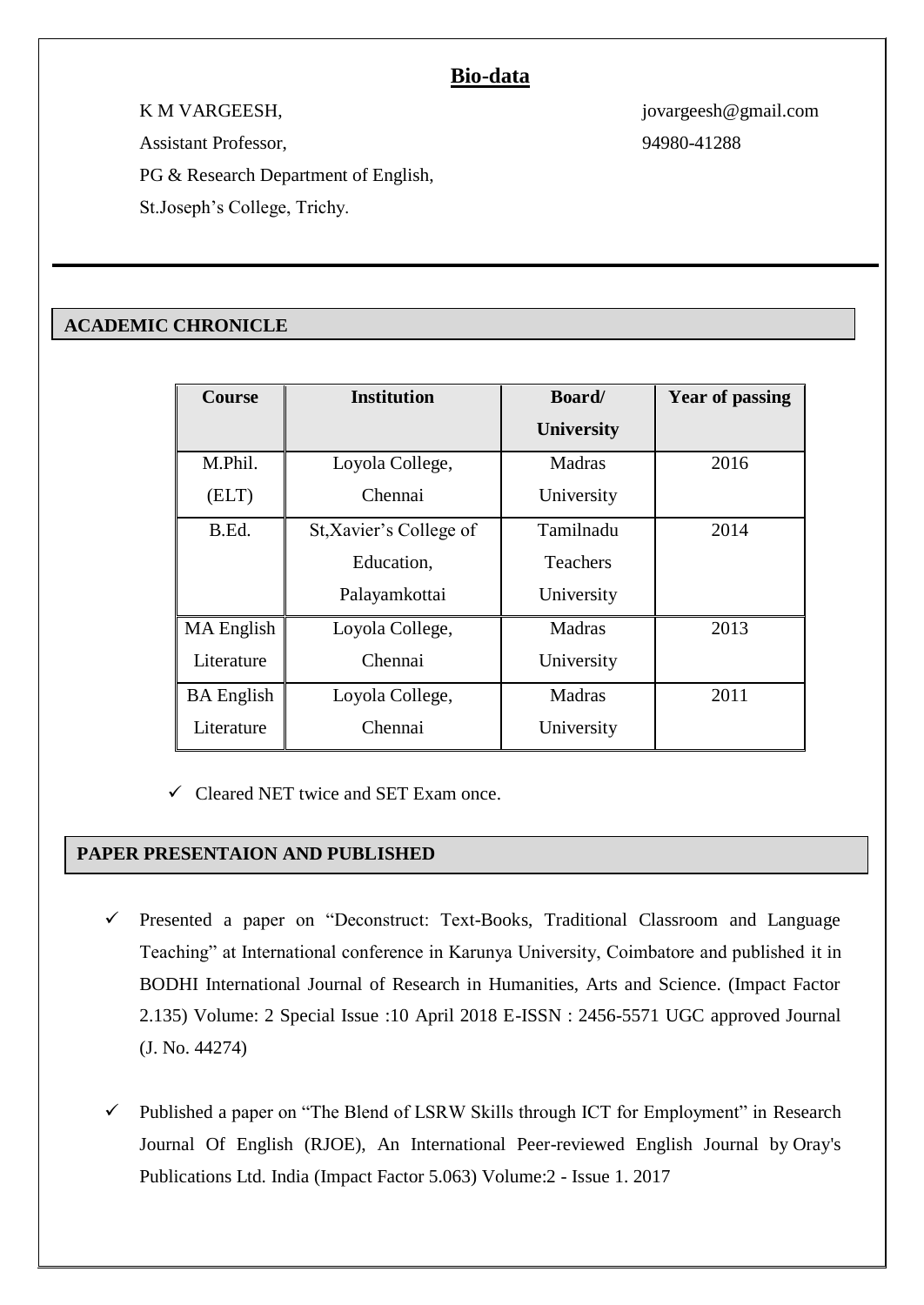- $\checkmark$  Presented a paper on "Creating Global Prospective among the Learners by Acknowledging the Pivotal Role of SMART Language Teacher" at International level ELT conference and published it in Scholar Critic (Impact Factor 4.816). Volume 3 - Issue 1.April 2016
- $\checkmark$  Presented a paper on "Catalyzing Techniques of Soft Skills through English for Employment" at National level ELT conference and Published it in JOELL (Impact Factor 3.079) - Volume:3 Special Issue:1 2016
- $\checkmark$  Presented and published a paper on "The Enhancement of Learner Autonomy towards the Enrichment of Language learning" at National level ELT conference, SSN College, Chennai. 2016
- $\checkmark$  Presented a paper on "Sea The Symbolic Mirror of Mind" at International Seminar in Alleppey.
- Chaired a session in National Seminar on "Literature of the Marginalised" at St. Joseph's College, Trichy

### **Resource Person**

- $\checkmark$  Deliver a Guest Lecture on "Changing Trends in Learning English Language in the 21<sup>st</sup> Century" in NGM college, Pollachi.
- $\checkmark$  Conducted a Workshop for school teachers on "Educate to Communicate" at Alavantankulam in Tirunelveli.
- $\checkmark$  Series of Workshops had been conducted for teachers on "Let us Communicate" for School teachers at Nalandha International Public school (NIPS) in Krishnagiri.

### **Workshop Participated**

- Participated in National Level Workshop on "Activity-based Teaching Strategies" Organized by Department of English, St.Joseph's College, Trichy.
- Participated in "Virtual Learning" Organized by CLA, Loyola College, Chennai.
- Participated in National Level Workshop on "Mobile Learning: Communicating, Connecting and Collaborating" Organized by Department of English, Loyola College & ELTAI, Chennai.

### **TEACHING EXPERIENCE**

- $\checkmark$  Working as Assistant Professor of English in St. Joseph's College, Trichy since June, 2017
- $\checkmark$  HOD of English Department (2014 2015 & 2017) Nalanda International Public School & Junior College – Krishnagiri.